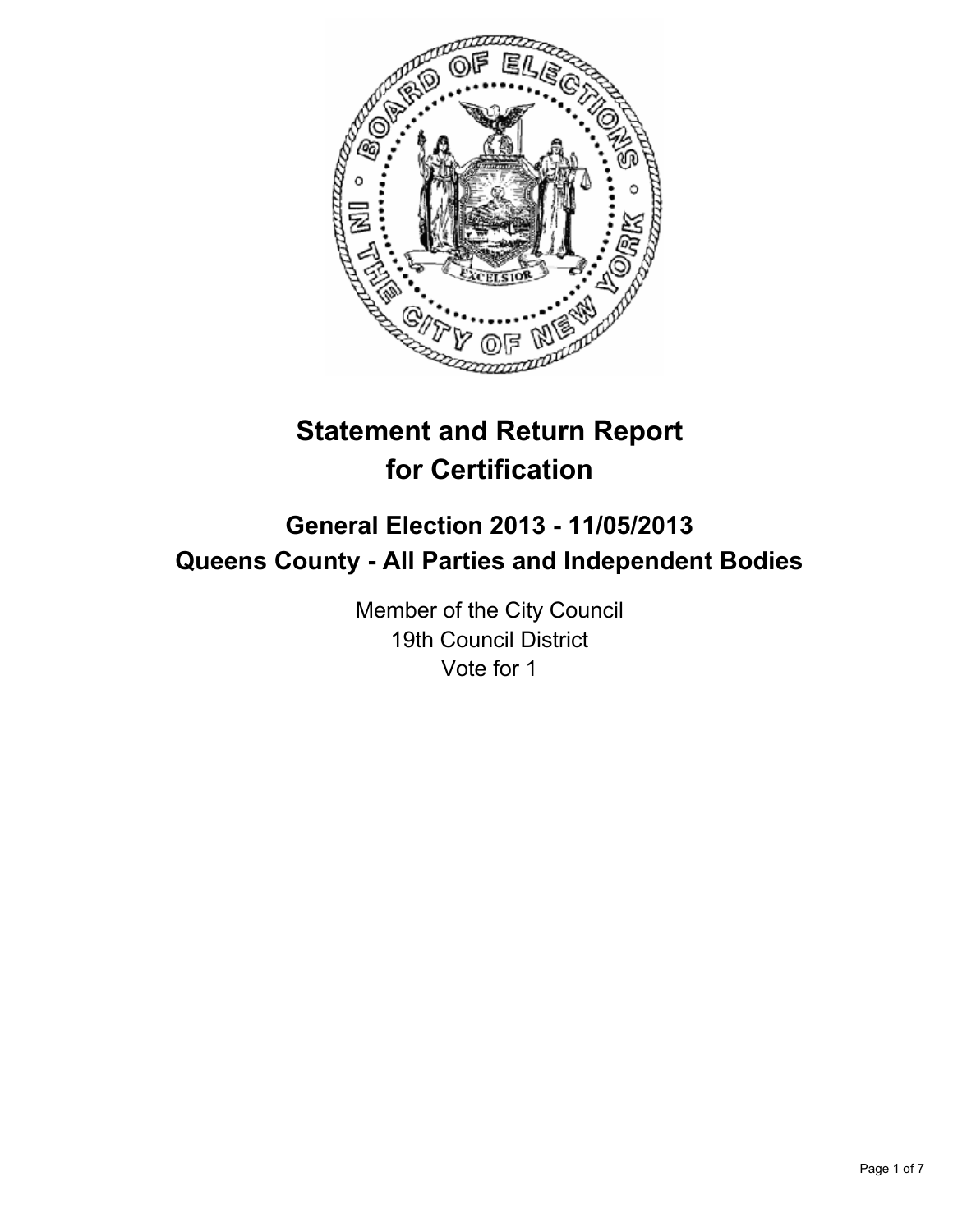

| <b>PUBLIC COUNTER</b>                                    | 949 |
|----------------------------------------------------------|-----|
| <b>EMERGENCY</b>                                         | 0   |
| <b>ABSENTEE/MILITARY</b>                                 | 24  |
| <b>FEDERAL</b>                                           | 0   |
| <b>SPECIAL PRESIDENTIAL</b>                              | 0   |
| <b>AFFIDAVIT</b>                                         | 7   |
| <b>Total Ballots</b>                                     | 980 |
| Less - Inapplicable Federal/Special Presidential Ballots | 0   |
| <b>Total Applicable Ballots</b>                          | 980 |
| PAUL A. VALLONE (DEMOCRATIC)                             | 633 |
| DENNIS J. SAFFRAN (REPUBLICAN)                           | 221 |
| DENNIS J. SAFFRAN (CONSERVATIVE)                         | 42  |
| PAUL A. VALLONE (INDEPENDENCE)                           | 24  |
| DENNIS J. SAFFRAN (REFORM)                               | 6   |
| <b>AUSTIN SHAFRAN (WRITE-IN)</b>                         | 1   |
| UNATTRIBUTABLE WRITE-IN (WRITE-IN)                       | 2   |
| <b>Total Votes</b>                                       | 929 |
| Unrecorded                                               | 51  |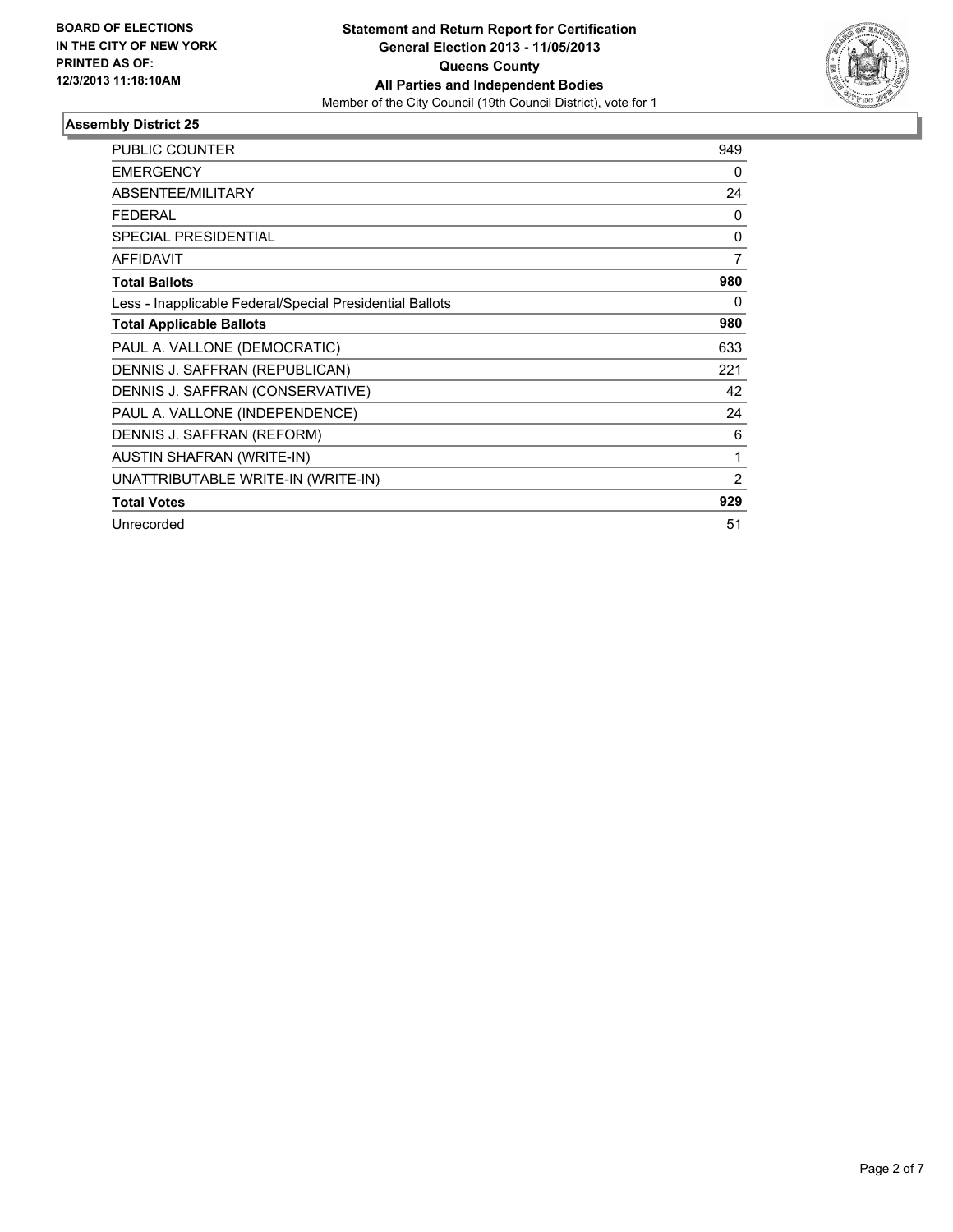

| PUBLIC COUNTER                                           | 17,051 |
|----------------------------------------------------------|--------|
| <b>EMERGENCY</b>                                         | 1      |
| ABSENTEE/MILITARY                                        | 714    |
| <b>FEDERAL</b>                                           | 0      |
| SPECIAL PRESIDENTIAL                                     | 0      |
| <b>AFFIDAVIT</b>                                         | 93     |
| <b>Total Ballots</b>                                     | 17,859 |
| Less - Inapplicable Federal/Special Presidential Ballots | 0      |
| <b>Total Applicable Ballots</b>                          | 17,859 |
| PAUL A. VALLONE (DEMOCRATIC)                             | 9,239  |
| DENNIS J. SAFFRAN (REPUBLICAN)                           | 6,119  |
| DENNIS J. SAFFRAN (CONSERVATIVE)                         | 1,049  |
| PAUL A. VALLONE (INDEPENDENCE)                           | 420    |
| DENNIS J. SAFFRAN (REFORM)                               | 246    |
| ADAM FERTIY (WRITE-IN)                                   | 1      |
| ADAM SMITH (WRITE-IN)                                    | 1      |
| ANDREW NICHOLAS (WRITE-IN)                               | 1      |
| AUSTIN SHAFRAN (WRITE-IN)                                | 12     |
| CHRISSY VOSKERISIAN (WRITE-IN)                           | 1      |
| DAVE KOLOWASKY (WRITE-IN)                                | 1      |
| DENNIS SAFFRON (WRITE-IN)                                | 1      |
| HAL BERKOWITZ (WRITE-IN)                                 | 1      |
| JENETTE IPPOLITO (WRITE-IN)                              | 1      |
| JOE CONCAXRON (WRITE-IN)                                 | 1      |
| LISA MUELLER (WRITE-IN)                                  | 1      |
| LIZ RTOINS (WRITE-IN)                                    | 1      |
| MARTHA ROBINSON (WRITE-IN)                               | 1      |
| PAUL GRAZANO (WRITE-IN)                                  | 1      |
| PAUL GRAZIANO (WRITE-IN)                                 | 2      |
| PAUL VALLONE (WRITE-IN)                                  | 1      |
| PHILIP MICHAEL MCGRORY (WRITE-IN)                        | 1      |
| ROCKY ANDERSON (WRITE-IN)                                | 1      |
| THOMAS POPE (WRITE-IN)                                   | 1      |
| TONY AVELLA (WRITE-IN)                                   | 2      |
| UNATTRIBUTABLE WRITE-IN (WRITE-IN)                       | 5      |
| <b>Total Votes</b>                                       | 17,111 |
| Unrecorded                                               | 748    |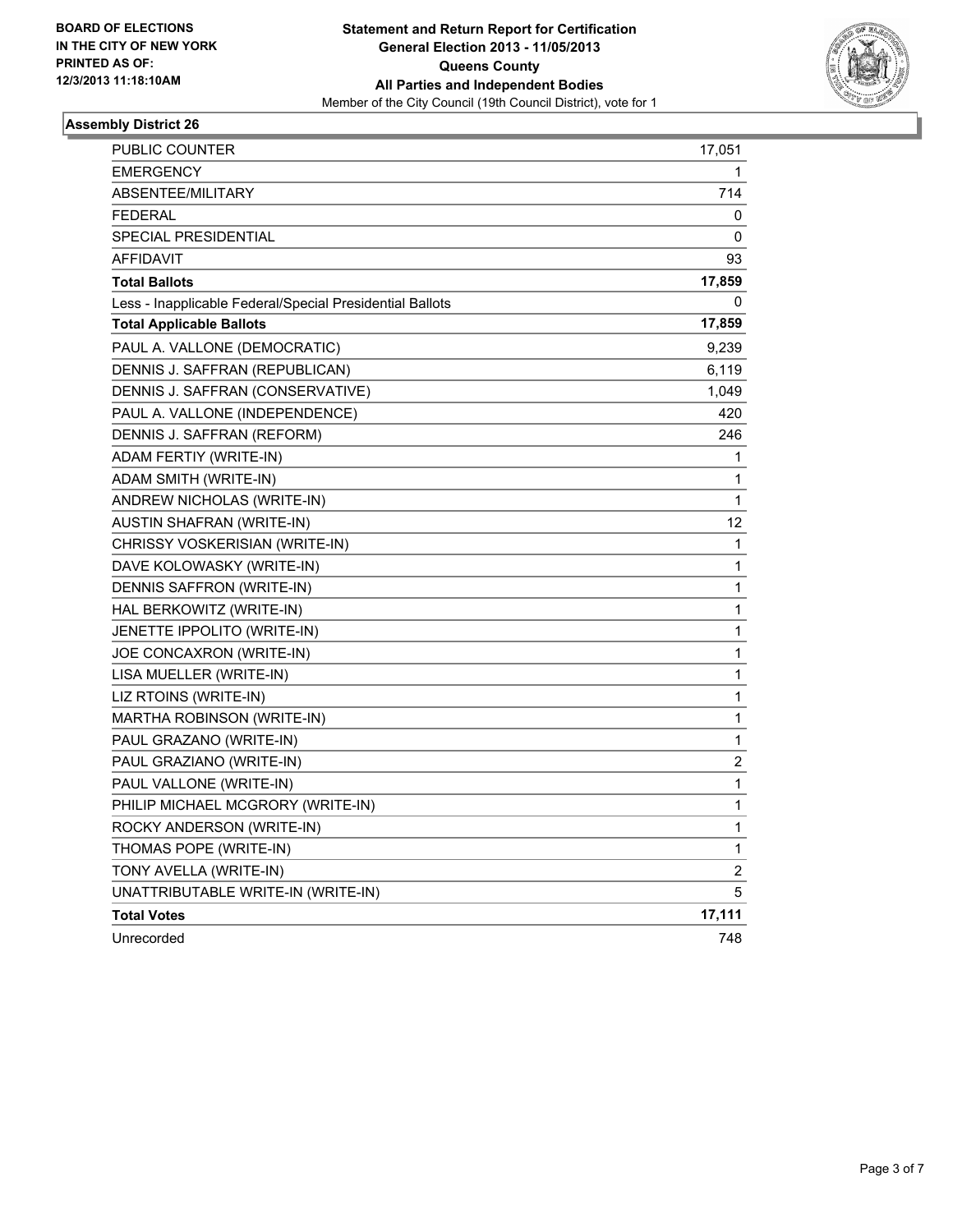

| <b>PUBLIC COUNTER</b>                                    | 3,014    |
|----------------------------------------------------------|----------|
| <b>EMERGENCY</b>                                         | 0        |
| ABSENTEE/MILITARY                                        | 141      |
| <b>FEDERAL</b>                                           | 0        |
| <b>SPECIAL PRESIDENTIAL</b>                              | 0        |
| <b>AFFIDAVIT</b>                                         | 16       |
| <b>Total Ballots</b>                                     | 3,171    |
| Less - Inapplicable Federal/Special Presidential Ballots | $\Omega$ |
| <b>Total Applicable Ballots</b>                          | 3,171    |
| PAUL A. VALLONE (DEMOCRATIC)                             | 1,682    |
| DENNIS J. SAFFRAN (REPUBLICAN)                           | 983      |
| DENNIS J. SAFFRAN (CONSERVATIVE)                         | 202      |
| PAUL A. VALLONE (INDEPENDENCE)                           | 102      |
| DENNIS J. SAFFRAN (REFORM)                               | 36       |
| LEONARD PELTIOR (WRITE-IN)                               | 1        |
| PETER KOO (WRITE-IN)                                     | 11       |
| <b>Total Votes</b>                                       | 3,017    |
| Unrecorded                                               | 154      |

| PUBLIC COUNTER                                           | 46 |
|----------------------------------------------------------|----|
| <b>EMERGENCY</b>                                         | 0  |
| ABSENTEE/MILITARY                                        | 0  |
| <b>FEDERAL</b>                                           | 0  |
| <b>SPECIAL PRESIDENTIAL</b>                              | 0  |
| <b>AFFIDAVIT</b>                                         | 0  |
| <b>Total Ballots</b>                                     | 46 |
| Less - Inapplicable Federal/Special Presidential Ballots | 0  |
| <b>Total Applicable Ballots</b>                          | 46 |
| PAUL A. VALLONE (DEMOCRATIC)                             | 41 |
| DENNIS J. SAFFRAN (REPUBLICAN)                           | 0  |
| DENNIS J. SAFFRAN (CONSERVATIVE)                         | 0  |
| PAUL A. VALLONE (INDEPENDENCE)                           | 0  |
| DENNIS J. SAFFRAN (REFORM)                               | 0  |
| <b>Total Votes</b>                                       | 41 |
|                                                          |    |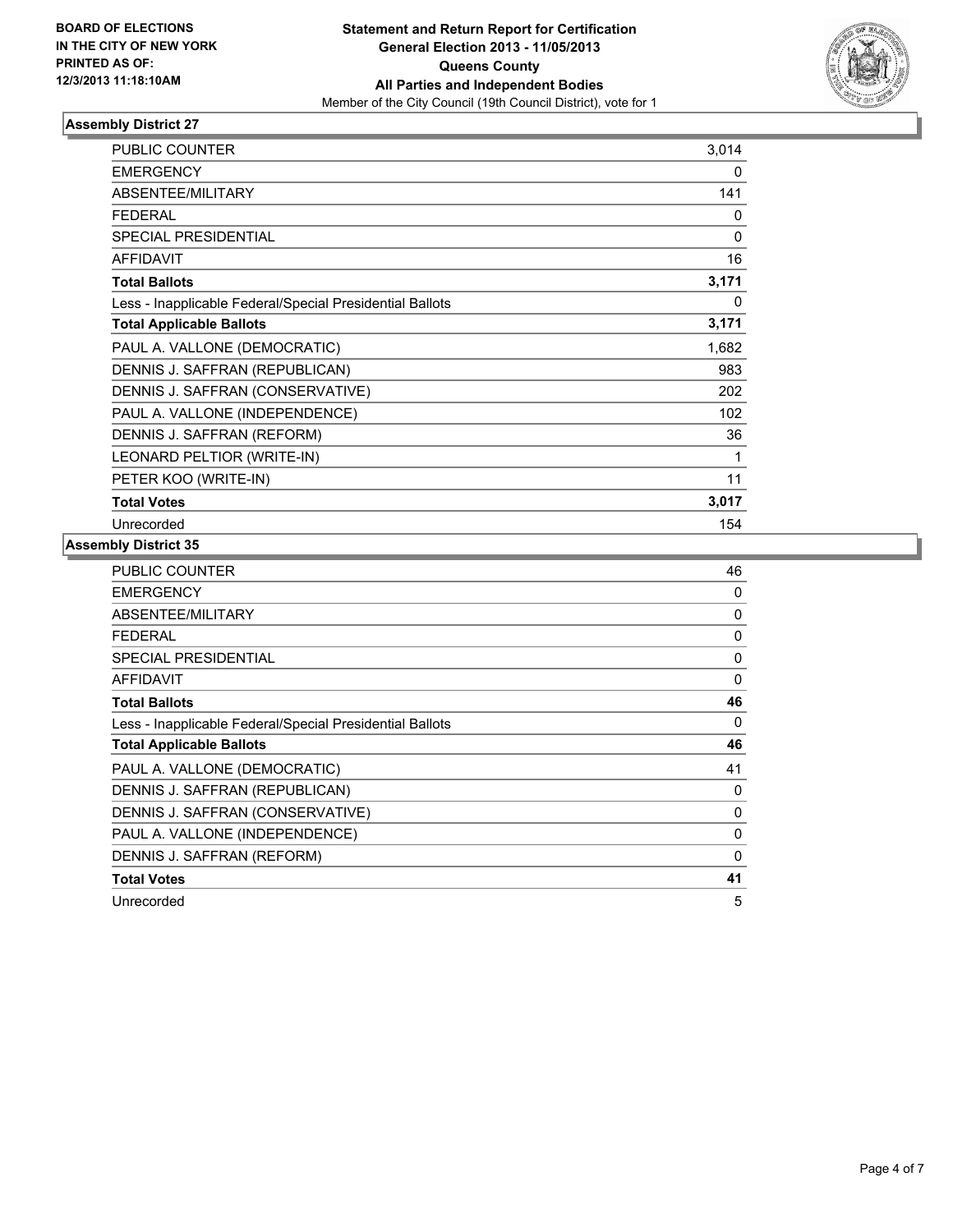

| <b>PUBLIC COUNTER</b>                                    | 2,293        |
|----------------------------------------------------------|--------------|
| <b>EMERGENCY</b>                                         | 0            |
| ABSENTEE/MILITARY                                        | 58           |
| <b>FEDERAL</b>                                           | $\Omega$     |
| SPECIAL PRESIDENTIAL                                     | $\Omega$     |
| <b>AFFIDAVIT</b>                                         | 14           |
| <b>Total Ballots</b>                                     | 2,365        |
| Less - Inapplicable Federal/Special Presidential Ballots | $\mathbf{0}$ |
| <b>Total Applicable Ballots</b>                          | 2,365        |
| PAUL A. VALLONE (DEMOCRATIC)                             | 1,157        |
| DENNIS J. SAFFRAN (REPUBLICAN)                           | 855          |
| DENNIS J. SAFFRAN (CONSERVATIVE)                         | 176          |
| PAUL A. VALLONE (INDEPENDENCE)                           | 64           |
| DENNIS J. SAFFRAN (REFORM)                               | 30           |
| <b>AUSTIN SHAFRAN (WRITE-IN)</b>                         | 1            |
| <b>BRIAN GABRILL (WRITE-IN)</b>                          | 1            |
| PAUL GRAZIANO (WRITE-IN)                                 | 1            |
| UNATTRIBUTABLE WRITE-IN (WRITE-IN)                       | 1            |
| <b>Total Votes</b>                                       | 2,286        |
| Unrecorded                                               | 79           |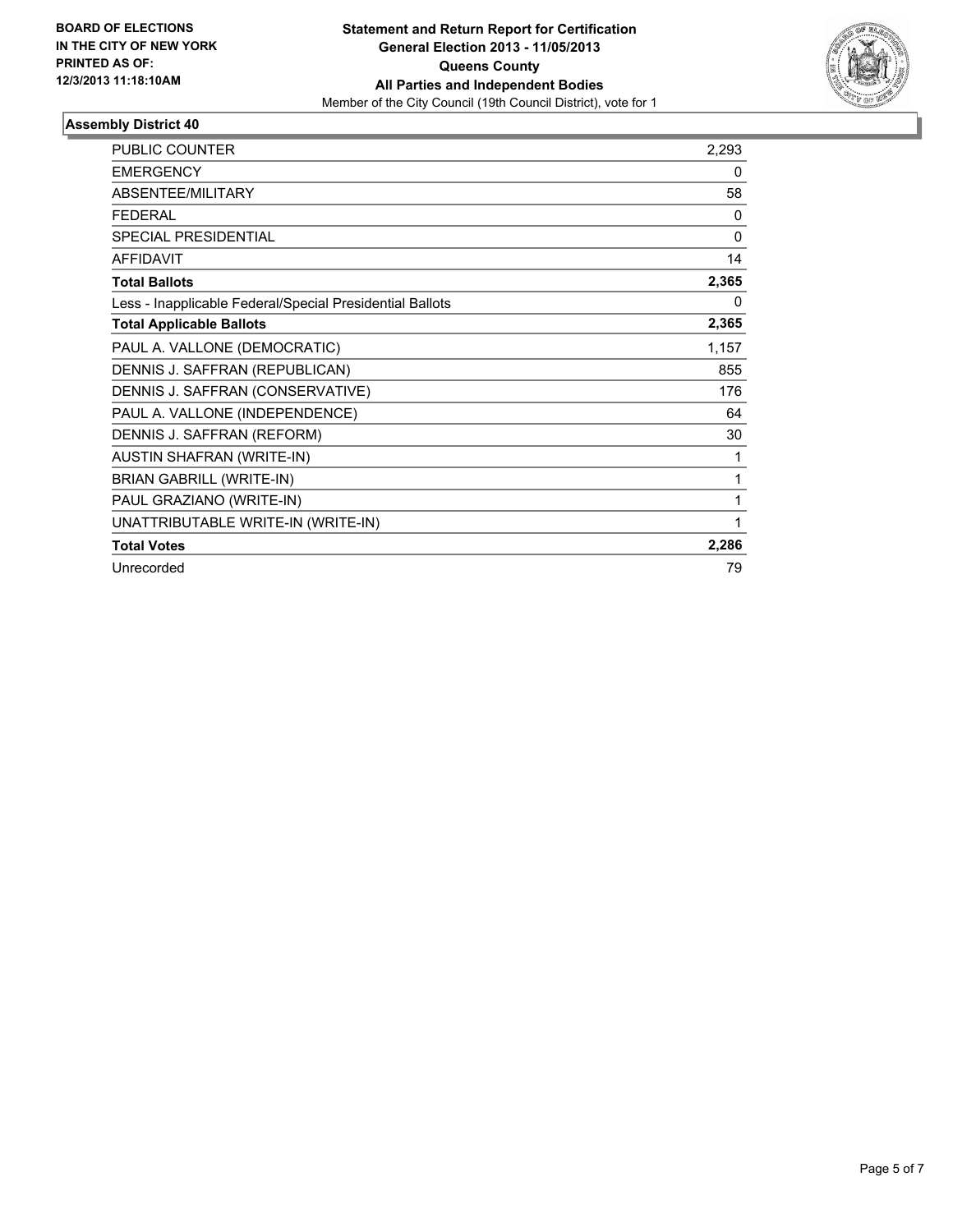

#### **Total for Member of the City Council (19th Council District) - Queens County**

| <b>PUBLIC COUNTER</b>                                    | 23,353       |
|----------------------------------------------------------|--------------|
| <b>EMERGENCY</b>                                         | 1            |
| ABSENTEE/MILITARY                                        | 937          |
| <b>FEDERAL</b>                                           | 0            |
| SPECIAL PRESIDENTIAL                                     | 0            |
| <b>AFFIDAVIT</b>                                         | 130          |
| <b>Total Ballots</b>                                     | 24,421       |
| Less - Inapplicable Federal/Special Presidential Ballots | 0            |
| <b>Total Applicable Ballots</b>                          | 24,421       |
| PAUL A. VALLONE (DEMOCRATIC)                             | 12,752       |
| DENNIS J. SAFFRAN (REPUBLICAN)                           | 8,178        |
| DENNIS J. SAFFRAN (CONSERVATIVE)                         | 1,469        |
| PAUL A. VALLONE (INDEPENDENCE)                           | 610          |
| DENNIS J. SAFFRAN (REFORM)                               | 318          |
| ADAM FERTIY (WRITE-IN)                                   | 1            |
| ADAM SMITH (WRITE-IN)                                    | 1            |
| ANDREW NICHOLAS (WRITE-IN)                               | 1            |
| <b>AUSTIN SHAFRAN (WRITE-IN)</b>                         | 14           |
| <b>BRIAN GABRILL (WRITE-IN)</b>                          | 1            |
| CHRISSY VOSKERISIAN (WRITE-IN)                           | 1            |
| DAVE KOLOWASKY (WRITE-IN)                                | 1            |
| DENNIS SAFFRON (WRITE-IN)                                | 1            |
| HAL BERKOWITZ (WRITE-IN)                                 | 1            |
| JENETTE IPPOLITO (WRITE-IN)                              | 1            |
| JOE CONCAXRON (WRITE-IN)                                 | 1            |
| LEONARD PELTIOR (WRITE-IN)                               | 1            |
| LISA MUELLER (WRITE-IN)                                  | 1            |
| LIZ RTOINS (WRITE-IN)                                    | 1            |
| MARTHA ROBINSON (WRITE-IN)                               | 1            |
| PAUL GRAZANO (WRITE-IN)                                  | 1            |
| PAUL GRAZIANO (WRITE-IN)                                 | 3            |
| PAUL VALLONE (WRITE-IN)                                  | $\mathbf{1}$ |
| PETER KOO (WRITE-IN)                                     | 11           |
| PHILIP MICHAEL MCGRORY (WRITE-IN)                        | 1            |
| ROCKY ANDERSON (WRITE-IN)                                | 1            |
| THOMAS POPE (WRITE-IN)                                   | 1            |
| TONY AVELLA (WRITE-IN)                                   | 2            |
| UNATTRIBUTABLE WRITE-IN (WRITE-IN)                       | 8            |
| <b>Total Votes</b>                                       | 23,384       |
| Unrecorded                                               | 1,037        |